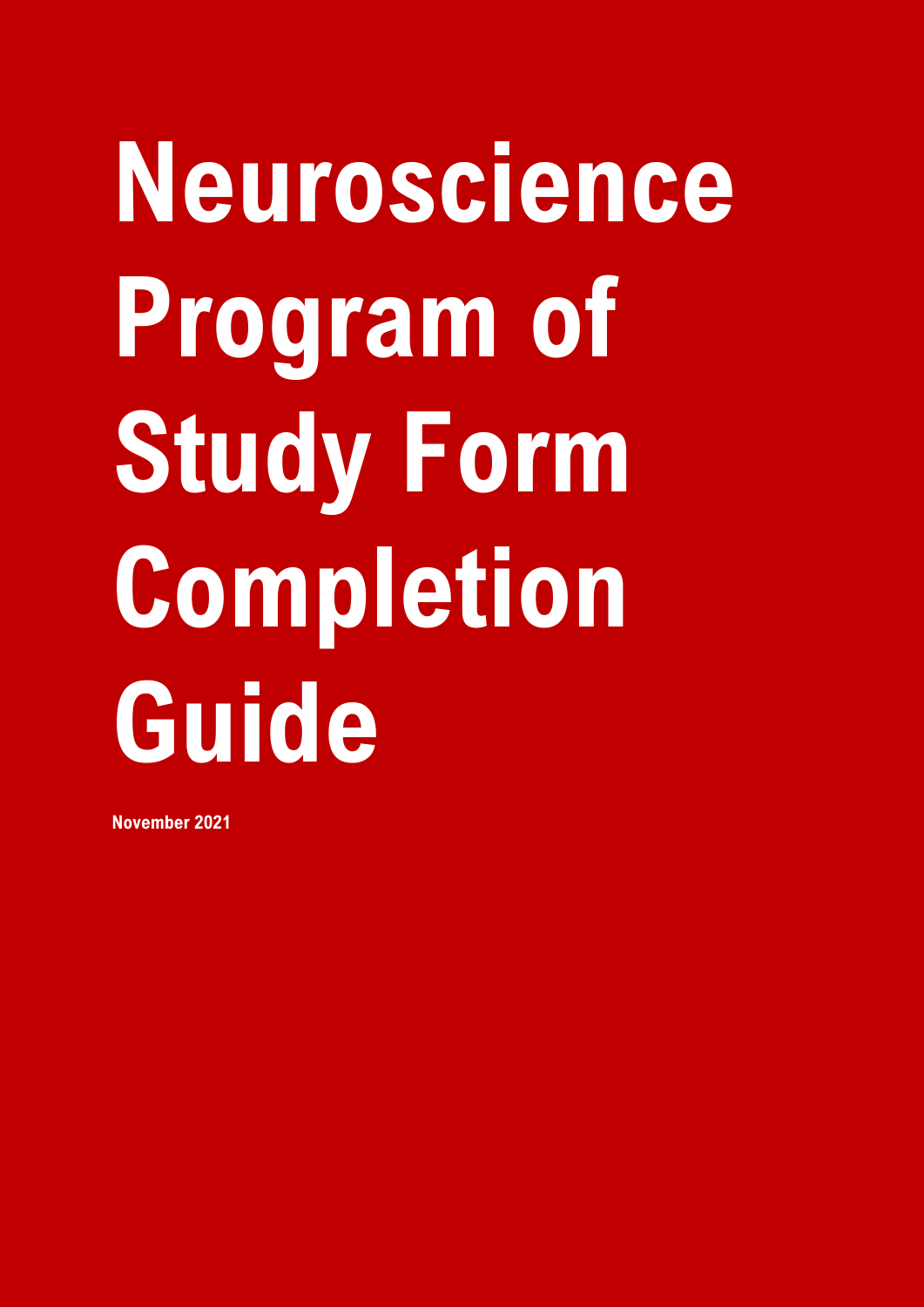# **STEP 1: REVIEW YOUR TRANSCRIPT**

Log into Athena to access your graduate transcripts.

# **STEP 2: PLOT YOUR COURSEWORK (COMPLETED AND PROSPECTIVE)**

Locate the Program of Study from in Grad Status (G138):<https://gradstatus.uga.edu/Forms/G138> to enter in your past, current, and future coursework.

For suggestions regarding future coursework, see our Program of Study:

<https://neuroscience.uga.edu/phdprogram/> and consult with your major professor/s and committee on the coursework that best suits your research needs.

**Don't see your desired course on our list of available courses?** Contact the Neuroscience Program Officer for instructions on how to petition for its inclusion.

Be mindful of the following parameters:

- 64 credits are required in total
- A minimum of 20 semester hours of coursework at the 8000- and 9000-level, in addition to research, dissertation writing, and directed study
	- o Students holding a master's degree are only required to complete 16 semester hours of coursework at the 8000- and 9000-level, in addition to research, dissertation writing, and directed study
- A maximum of 30 credit hours of Doctoral Research (NEUR / BHSI 9000) may count toward your Program of Study.
- Only four (4) hours of Current Literature in Neuroscience (NEUR / BHSI 8030) and Laboratory Group Meeting (NEUR / BHSI 8040) may be applied.
- Only three (3) hours of Seminar in Neuroscience (NEUR / BHSI 8900) may be applied.
- A maximum of three (3) credit hours of GRSC 8000 may be applied.
- Three (3) credit hours of Dissertation Writing (NEUR / BHSI 9300) must be listed on the form.

#### **STEP 3: SUBMIT AND CONTACT THE NEURO GRADUATE OFFICE**

Once your form has been approved by the Neuro Program Office, it will be disseminated to your committee electronically for their approval.

# **STEP 4: CHECK IN WITH YOUR COMMITTEE**

Make sure that your committee approves your form in a timely manner. Extended delays may impact your degree progression.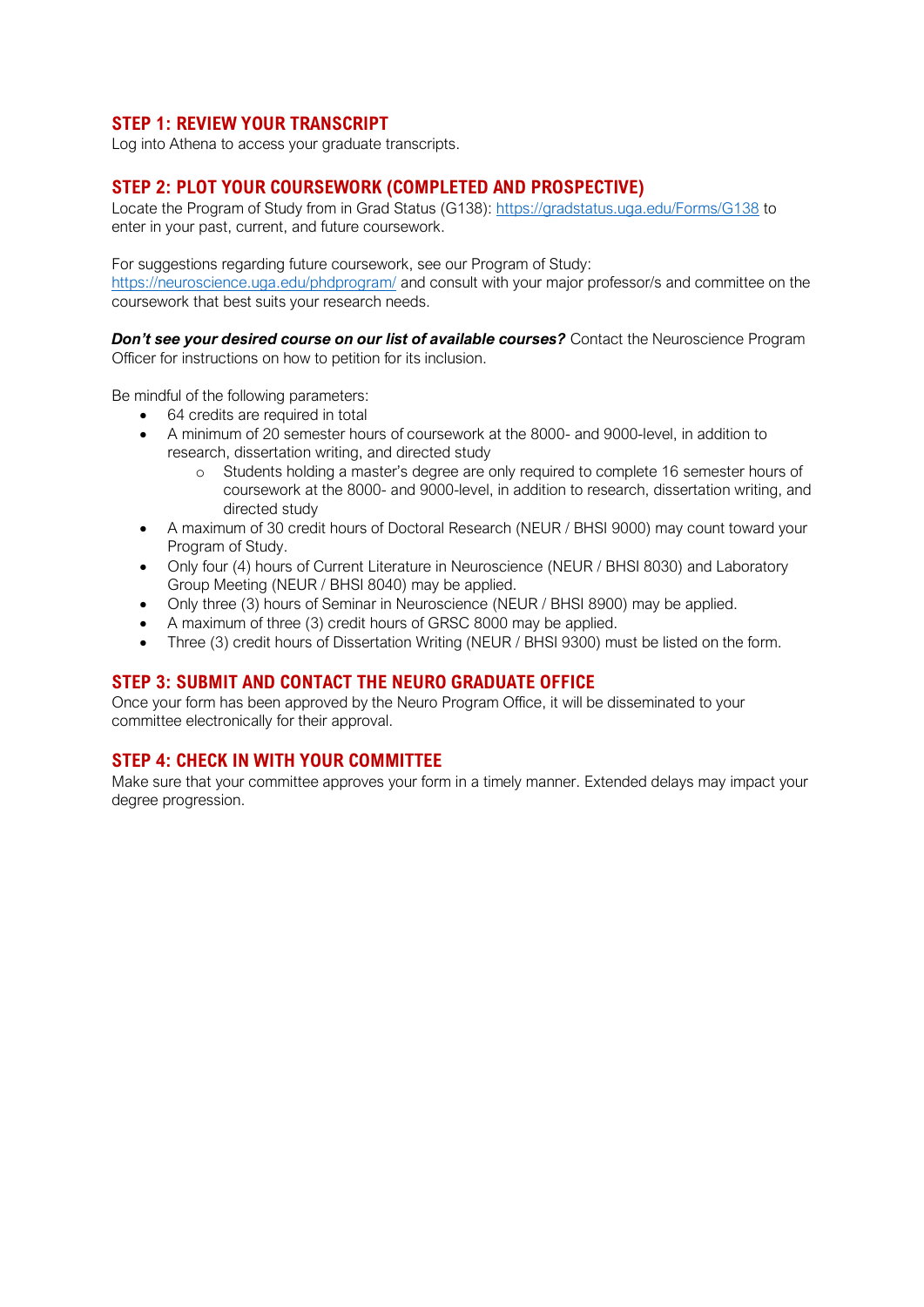| <b>Confirmation Code</b> | Date/Time                           | <b>Versions</b> | <b>Submitter</b>                   |
|--------------------------|-------------------------------------|-----------------|------------------------------------|
|                          |                                     |                 |                                    |
|                          |                                     |                 |                                    |
|                          |                                     |                 |                                    |
|                          |                                     |                 |                                    |
|                          |                                     |                 |                                    |
|                          |                                     |                 |                                    |
|                          | James A Lauderdale (Naud. @uga.edu, |                 | ABIGAIL BUTCHER (abutcher@uga.edu) |
|                          |                                     |                 |                                    |

# PLEASE NOTE: Rows/fields that have a purple borde have been modified or added.

#### Student

| <b>Name</b>             |                    | Email              |                 | <b>UGA ID</b> |  |
|-------------------------|--------------------|--------------------|-----------------|---------------|--|
|                         | Major Neuroscience | Objective Doctoral |                 | Degree PhD    |  |
| Department Neuroscience |                    |                    | <b>Emphasis</b> |               |  |

**Course Information** 

| Subject / Course # | <b>Hours</b>            | Grade | Term | Year | <b>Grad Level Only?</b> | Validated?<br><b>Grad School Only</b> |
|--------------------|-------------------------|-------|------|------|-------------------------|---------------------------------------|
| <b>BHSI 9300</b>   | $\overline{\mathbf{3}}$ |       |      |      | <b>No</b>               | Yes                                   |
| <b>BHSI 8030</b>   | $\overline{4}$          |       |      |      | Yes                     | Yes                                   |
| <b>BHSI 8040</b>   | $\overline{4}$          |       |      |      | Yes                     | Yes                                   |
| <b>BHSI 8900</b>   | 3 <sup>5</sup>          |       |      |      | Yes                     | Yes                                   |
| <b>BHSI 9000</b>   | 27                      |       |      |      | <b>No</b>               | Yes                                   |
| <b>GRSC 8000</b>   | 3 <sup>1</sup>          |       |      |      | Yes                     | Yes                                   |
| <b>GRSC 8010</b>   | $\overline{1}$          |       |      |      | Yes                     | Yes                                   |
| <b>GRSC 8020</b>   | $\overline{2}$          |       |      |      | Yes                     | Yes                                   |
| <b>GRSC 8550</b>   | $\mathbf{1}$            |       |      |      | Yes                     | <b>Yes</b>                            |
| <b>LLED 7769</b>   | $\overline{3}$          |       |      |      | Yes                     | Yes                                   |
| <b>CBIO 8300</b>   | $\overline{\mathbf{3}}$ |       |      |      | Yes                     | Yes                                   |
| <b>BIOS 7010E</b>  | $\mathbf{3}$            |       |      |      | <b>No</b>               | Yes                                   |
| <b>CBIO 8480</b>   | $\mathbf{1}$            |       |      |      | Yes                     | Yes                                   |
| <b>CBIO 6310</b>   | 3 <sup>1</sup>          |       |      |      | <b>No</b>               | Yes                                   |
| <b>VPHY 8400</b>   | 3 <sup>1</sup>          |       |      |      | Yes                     | Yes                                   |
| <b>CBIO 8080</b>   | 3 <sup>1</sup>          |       |      |      | Yes                     | Yes                                   |
| <b>VPHY 8020</b>   | $\overline{3}$          |       |      |      | Yes                     | Yes                                   |

**Other Information**